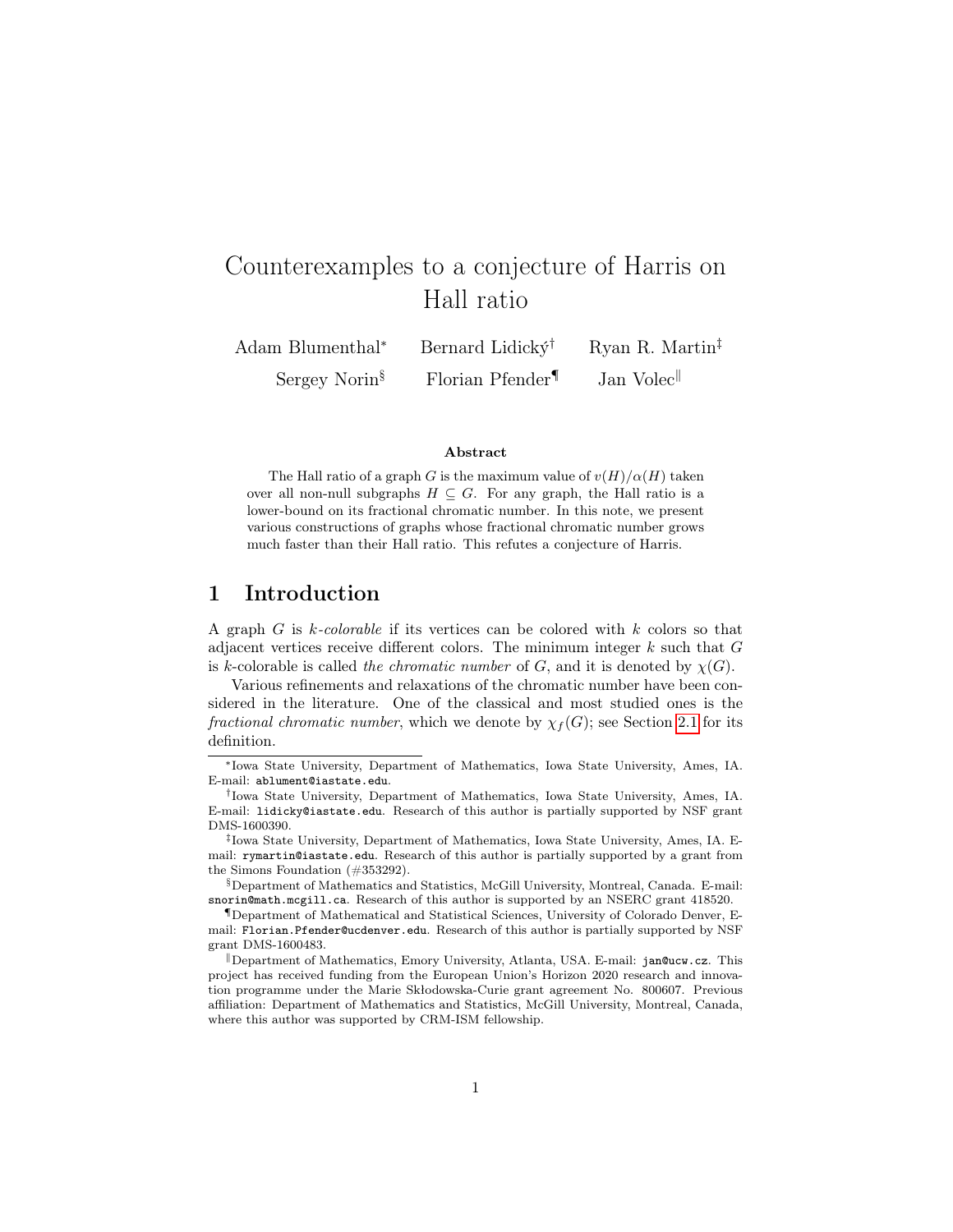A basic averaging argument reveals that  $\chi_f(G) \geq v(G)/\alpha(G)$ , where  $v(G)$ and  $\alpha(G)$  are the number of vertices and the size of a largest independent set in G, respectively. Moreover, since  $\chi_f(G) \geq \chi_f(H)$  for a subgraph  $H \subseteq G$ , it holds that

$$
\chi_f(G) \ge \frac{v(H)}{\alpha(H)} \quad \text{ for every non-null } H \subseteq G.
$$

We define  $\rho(G)$  — the Hall ratio of a graph  $G$  — to be the best lower-bound obtained in this way, i.e.,

$$
\rho(G) := \max_{\emptyset \neq H \subseteq G} \frac{v(H)}{\alpha(H)}.
$$

How tight is  $\rho(G)$  as a lower bound for  $\chi_f(G)$ ? In 2009, Johnson [\[10\]](#page-9-0) suggested that there are graphs G where the value of  $\chi_f(G)/\rho(G)$  is unbounded. In 2016, Harris explicitly conjectured the opposite.

<span id="page-1-0"></span>**Conjecture 1** ([\[7,](#page-9-1) Conjecture 6.2]). There exists C such that  $\chi_f(G) \leq C \cdot \rho(G)$ for every graph G.

In 2016, Barnett [\[2\]](#page-9-2) constructed graphs showing that if such a constant C exists, then  $C \geq 343/282 \sim 1.216$  improving an earlier bound 1.2 [\[3\]](#page-9-3). Our first result refutes Conjecture [1.](#page-1-0)

<span id="page-1-1"></span>**Theorem 2.** There exists  $K_0$  such that for every  $K \geq K_0$ , there is a graph G with  $\rho(G) \leq K$  and  $\chi_f(G) > K^2/33$ .

The proof of Theorem [2](#page-1-1) is very short and simple, modulo some standard results about random graphs. The following two theorems strengthen Theorem [2](#page-1-1) at the expense of somewhat more technical proofs.

<span id="page-1-3"></span>**Theorem 3.** There exists  $K_0$  such that for every  $K \geq K_0$  there is a  $K_5$ -free graph G with  $\rho(G) \leq K$  and  $\chi_f(G) > K^2/82$ .

<span id="page-1-4"></span>**Theorem 4.** There exists  $K_0$  such that for all  $K \geq K_0$  there is a graph G with  $\rho(G) \leq K$  and  $\chi_f(G) \geq e^{\ln^2(\tilde{K})/3}$ .

This note is organized as follows. In Section [2,](#page-1-2) we recall definitions and properties of the fractional chromatic number, and Erdős-Rényi random graphs. Proofs of our results are in Section [3.](#page-4-0) We conclude the note by Section [4](#page-8-0) with related open problems.

## <span id="page-1-2"></span>2 Definitions and preliminaries

The join of two graphs  $G_1$  and  $G_2$ , which we denote by  $G_1 \wedge G_2$ , is obtained by taking vertex-disjoint copies of  $G_1$  and  $G_2$ , and adding all the edges between  $V(G_1)$  and  $V(G_2)$ . More generally, for graphs  $G_1, G_2, \ldots G_{\ell}$ , we write  $\bigwedge^{\ell}$  $\bigwedge_{i=1} G_i$  to denote  $\begin{pmatrix} \ell-1 \\ \Lambda \end{pmatrix}$  $\bigwedge_{i=1}^{\ell-1} G_i\bigg)\wedge G_\ell.$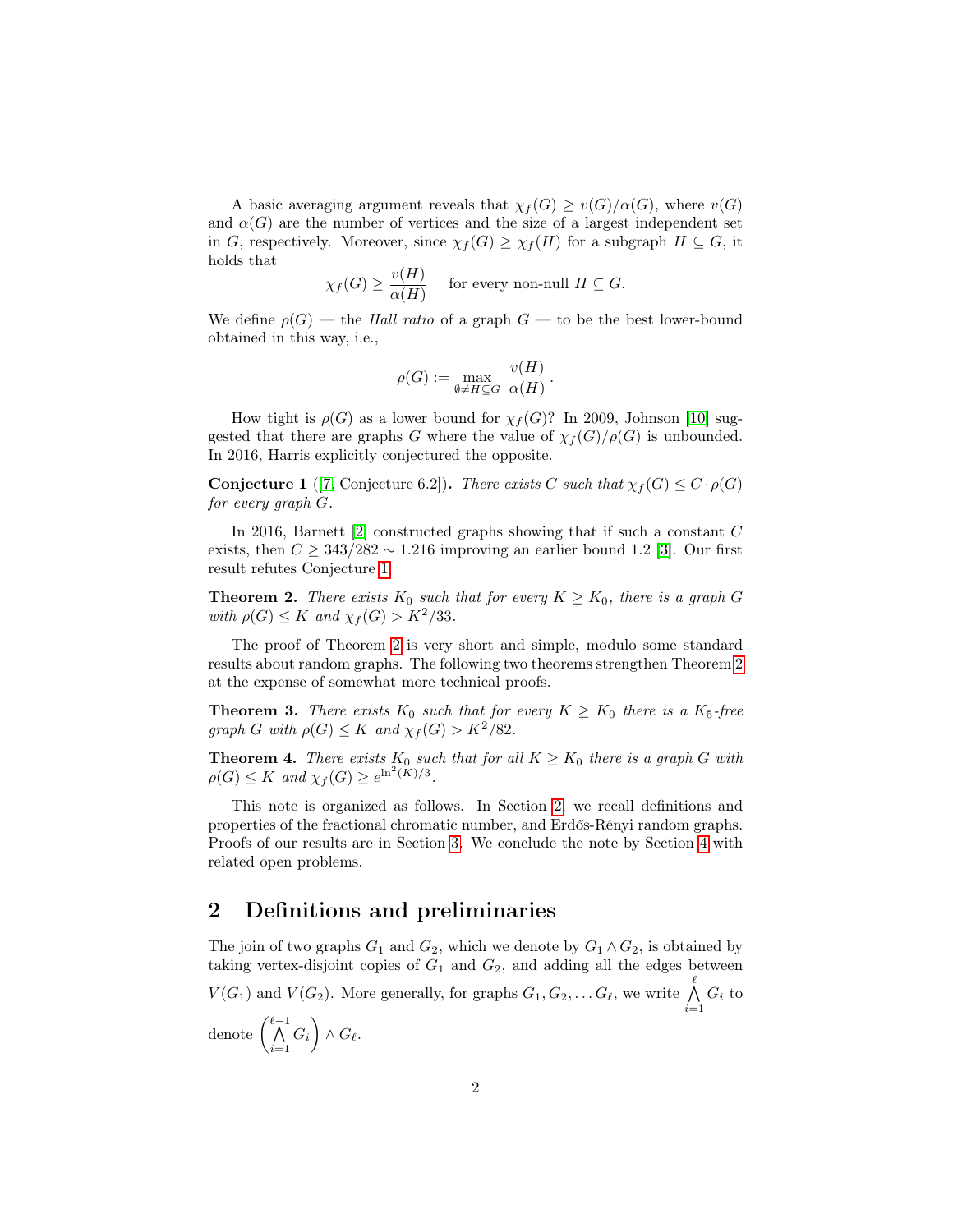For an  $\ell$ -vertex graph H with vertices  $1, \ldots, \ell$  and a collection of  $\ell$  vertexdisjoint graphs  $G_1, \ldots, G_\ell$ , we define  $H\{G_1, \ldots, G_\ell\}$  to be the graph obtained by taking a union  $G_1, \ldots, G_\ell$ , and, for every edge  $ij \in E(H)$ , adding all the edges between  $V(G_i)$  and  $V(G_j)$ . Note that if  $G_1 \cong \ldots \cong G_{\ell}$ , then  $H\{G_1, \ldots, G_{\ell}\}\$ corresponds to the composition (also known as the lexicographic product) of G and  $H$ . Also, observe that

$$
K_{\ell}\{G_1,\ldots,G_{\ell}\}=\bigwedge_{i=1}^{\ell}G_i.
$$

#### <span id="page-2-0"></span>2.1 Fractional chromatic number

We present a definition of the fractional chromatic number based on a linear programming relaxation of an integer program computing the ordinary chromatic number. For a graph G, let  $\mathcal{I}(G)$  be the set of all (maximal) independent sets. Let FRACC be the following linear program.

FIGURE

\n
$$
\text{FRACC}
$$
\n
$$
\left\{\n\begin{array}{ll}\n\text{Minimize} & \sum_{I \in \mathcal{I}(G)} x_I \\
\text{subject to} & \sum_{\substack{I \in \mathcal{I}(G) \\ v \in I}} x_I \ge 1 \\
\text{for } v \in V(G);\n\end{array}\n\right.
$$
\n
$$
\text{for } I \in \mathcal{I}(G).
$$

Furthermore, let FRACD be the following program, which is the dual of FRACC.

FRACD

\n
$$
\left\{\n\begin{array}{ll}\n\text{Maximize} & \sum_{v \in V(G)} y(v) \\
\text{subject to} & \sum_{v \in I} y(v) \le 1 \\
& \text{for } I \in \mathcal{I}(G); \\
& y(v) \ge 0\n\end{array}\n\right.
$$
\n
$$
\left\{\n\begin{array}{ll}\n\text{maximize} & \sum_{v \in V(G)} y(v) \\
\text{for } v \in V(G).\n\end{array}\n\right.
$$

Since these two linear programs are dual of each other, the LP-duality theorem ensures that they have the same value, which we denote by  $\chi_f(G)$ .

Let us now mention a different way to introduce the fractional chromatic number. As we have already mentioned,  $\alpha(G) \geq v(G)/\chi_f(G)$ . Moreover, the lower-bound stays valid even in the setting where the vertices have weights, and we measure the size of an independent set by the proportion of the weight it occupies rather than its cardinality.

More precisely, let  $G = (V, E)$  be a graph and  $w : V \to \mathbb{R}_+$  a weight function. Let  $\alpha(G, w)$  be the maximum sum of the weights of the vertices that form an independent set, i.e.,

$$
\alpha(G, w) := \max_{I \in \mathcal{I}} \sum_{v \in I} w(v).
$$

If we rescale an optimal solution of FRACC by a factor  $1/\chi_f(G)$  and interpret it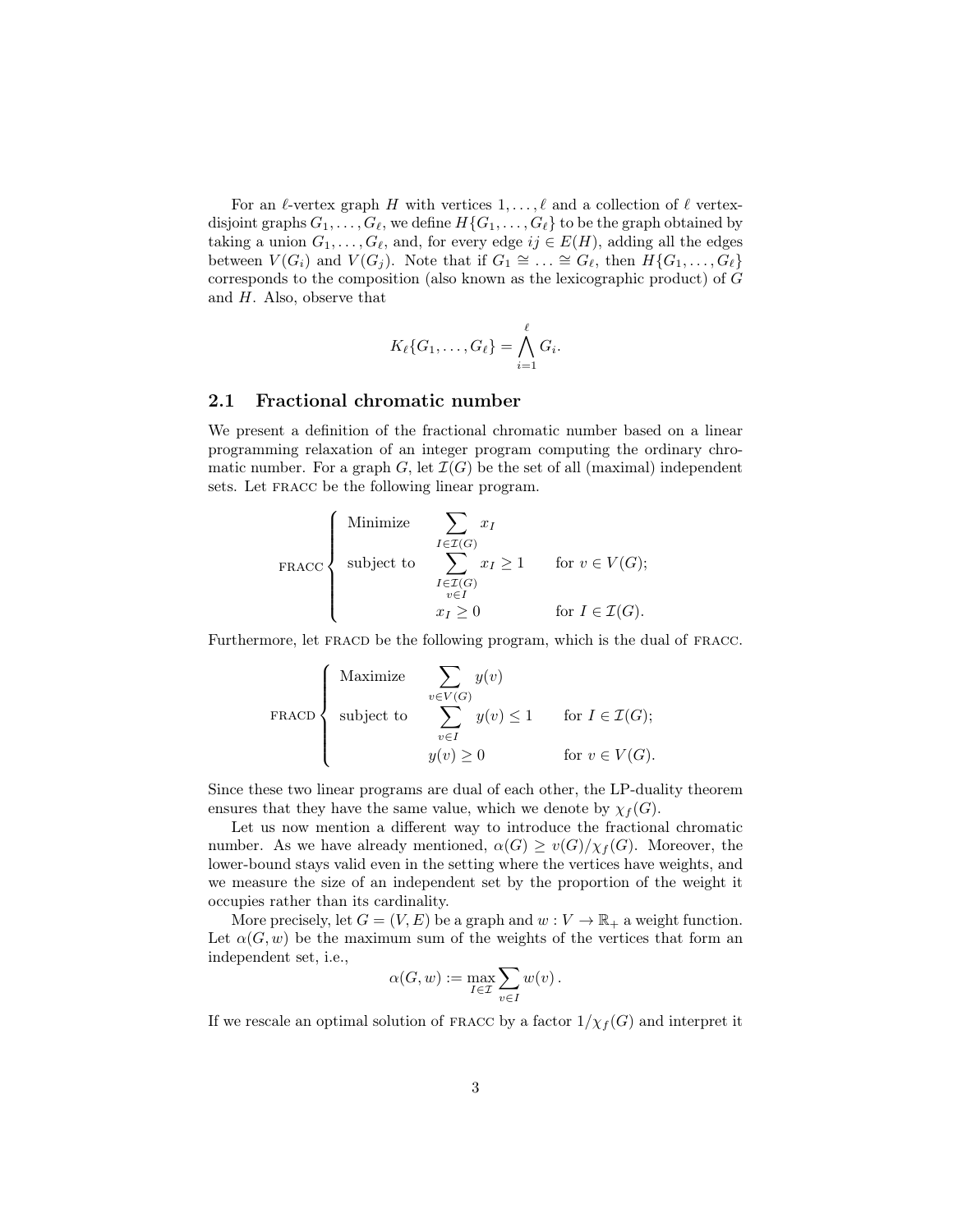as a probability distribution on  $I$ , the linearity of expectation yields that

$$
\alpha(G, w) \geq \mathbb{E}_{I} \left[ \sum_{v \in I} w(v) \right] = \sum_{v \in V} w(v) \cdot \sum_{\substack{I \in \mathcal{I}(G) \\ v \in I}} \frac{x_{I}}{\chi_{f}(G)} \geq \frac{\sum_{v \in V} w(v)}{\chi_{f}(G)}.
$$

On the other hand, any optimal solution of FRACD yields a weight function  $w_0$ for which the bound is tight, i.e.,  $\alpha(G, w_0) = \sum_{v \in V} w_0(v) / \chi_f(G)$ . Therefore,

$$
\chi_f(G) = \sup_{w:V \to [0,1]} \frac{\sum_{v \in V} w(v)}{\alpha(G, w)}
$$

.

.

Note that the Hall ratio can be viewed as an integral version of the above, since

$$
\rho(G) = \max_{w: V \to \{0,1\}} \frac{\sum_{v \in V} w(v)}{\alpha(G, w)}
$$

For other possible definitions of the fractional chromatic number, see [\[14\]](#page-10-0).

We finish this section with a straightforward generalization of the fact that the fractional chromatic number of the composition of two graphs is equal to the product of their fractional chromatic numbers.

<span id="page-3-0"></span>**Proposition 5.** Let H be a graph with the vertex-set  $\{1, \ldots, \ell\}$  and let  $G_1, \ldots, G_\ell$ be graphs. It holds that  $\chi_f(H) \cdot \min_{i \in [\ell]} \chi_f(G_i) \leq \chi_f(H\{G_1, \ldots, G_\ell\}).$ 

*Proof.* Without loss of generality, we may assume that  $V(G_i) = \{1, \ldots, v(G_i)\}.$ Let  $w_1^H, \ldots, w_\ell^H$  be any optimal solution of the dual program FRACD for  $H$ , and Let  $w_1, \ldots, w_\ell$  be any optimal solution of the dual program **FRACD** for  $H$ , and for every  $i \in [\ell]$ , let  $w_1^i, \ldots, w_{v(G_i)}^i$ , be any optimal solution of **FRACD** for  $G_i$ .

Let  $G = H\{G_1, \ldots, G_{\ell}\}.$  For a vertex  $(i, j) \in V(G)$ , where  $i \in [\ell]$  and  $j \in [v(G_i)],$  we set  $y_{i,j} := w_i^H \cdot w_j^i$ . It holds that

$$
\sum_{(i,j)\in V(G)} y_{i,j} = \sum_{i\in[\ell]} w_i^H \cdot \sum_{j\in V(G_i)} w_j^i = \sum_{i\in[\ell]} w_i^H \cdot \chi_f(G_i) \ge \chi_f(H) \cdot \min_{i\in[\ell]} \chi_f(G_i).
$$

We claim that  $(y_{i,j})$ , where  $(i, j) \in V(G)$ , is a feasible solution of FRACD for G. Indeed, fix any  $I \in \mathcal{I}(G)$ . For  $i \in [\ell],$  let  $I_i := \{j \in [v(G_i)] : (i,j) \in I\}.$ Since  $I_i \in \mathcal{I}(G_i)$ , it holds that

$$
\sum_{j \in I_i} w_i^H \cdot w_j^i = w_i^H \cdot \sum_{j \in I_i} w_j^i \le w_i^H.
$$

On the other hand, the set  $I_H := \{i \in [\ell] : \exists (i,j) \in I\}$  is independent in H. Therefore,

$$
\sum_{(i,j)\in I} y_{i,j} = \sum_{i\in I_H} \sum_{j\in I_i} y_{i,j} = \sum_{i\in I_H} w_i^H \cdot \sum_{j\in I_i} w_j^i \le \sum_{i\in I_H} w_i^H \le 1.
$$

We note that an analogous composing of optimal solutions of fracc yields  $\chi_f(H\{G_1,\ldots,G_\ell\}) \leq \chi_f(H) \cdot \max_{i \in [\ell]} \chi_f(G_i)$ , but we will never need this bound.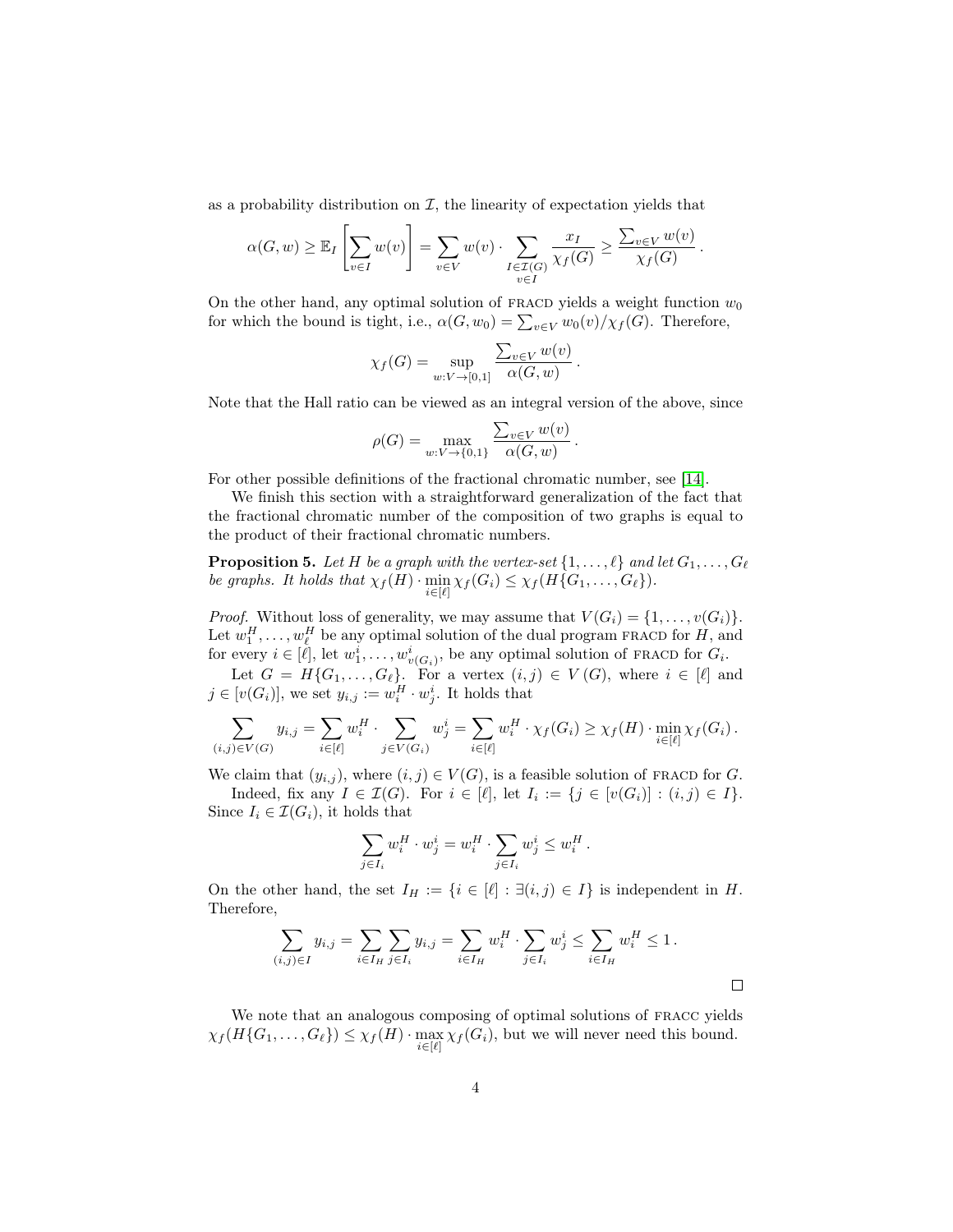#### 2.2 Sparse Erdős-Rényi random graphs

Let  $G_{n,p}$  be a random graph on  $\{1, 2, \ldots, n\}$  where each pair of vertices forms an edge independently with probability  $p$ . We now recall some well-known properties of  $G_{n, \frac{D}{n}}$  we are going to use.

<span id="page-4-1"></span>**Proposition 6.** There exists  $C_0$  such that for every  $C \geq C_0$  the following is true: There exists  $n_0 = n_0(C) \in \mathbb{N}$  such that for every  $n \geq n_0$  there is an nvertex triangle-free graph  $G = G^1(n, C)$  with the following properties:

- $(A)$  1.001  $\cdot$   $C > \chi(G) \ge \chi_f(G) \ge \frac{n}{\alpha(G)} > C$ , and
- <span id="page-4-2"></span>(B) for all  $k \leq$ √  $\ln n$ , every k-vertex subgraph of G has at most k edges.

*Proof.* Suppose that C and n are sufficiently large, and let  $D > 1$  be such that  $C = \frac{D}{2 \cdot \ln D}$ . By [\[6\]](#page-9-4) and [\[12\]](#page-9-5), a random graph  $G_{n, \frac{D}{n}}$  satisfies with high probability  $\alpha(G_{n, \frac{D}{n}}) > n/C$  and  $\chi(G_{n, \frac{D}{n}}) < 1.001 \cdot C$ , respectively. √

Next, the expected number of subgraphs  $H$  in  $G_{n,\frac{D}{n}}$  with  $v(H)\leq$  $\ln n$  and more than  $v(H)$  edges is at most

$$
\sum_{k=3}^{\sqrt{\ln n}} 2^{k^2} \cdot n^k \cdot \left(\frac{D}{n}\right)^{k+1} \le \sqrt{\ln n} \cdot \frac{D^{\sqrt{\ln n}+1}}{n^{1-\ln 2}} = O\left(n^{-0.3}\right).
$$

Therefore, by Markov's inequality, with high probability  $G_{n, \frac{D}{n}}$  has no such  $H$ .

Finally, Schürger [\[15\]](#page-10-1) showed that the number of triangles in  $G_{n, \frac{D}{n}}$  converges to the Poisson distribution with mean  $\Theta(D^3)$ . In particular, with a positive probability,  $G_{n, \frac{D}{n}}$  is triangle-free, which finishes the proof.  $\Box$ 

#### <span id="page-4-0"></span>3 Counter-examples to Conjecture [1](#page-1-0)

We start with a simple construction of a sequence of graphs for which  $\chi_f(G)$  $\rho(G)$ . Each graph G is the join of the graphs  $G^1(n_i, C)$  of very different orders.

*Proof of Theorem [2.](#page-1-1)* Let  $C_0$  be the constant from Proposition [6,](#page-4-1) and  $K_0 := 8C_0$ .

Given  $K \geq K_0$ , let  $\ell := \lfloor K/4 \rfloor$ ,  $C := K/8$ , and  $n_1 := n_0(C)$  from Proposi-tion [6.](#page-4-1) For all  $j \in [\ell-1]$ , let  $n_{j+1} := e^{2 \cdot n_j^2}$ , and, for all  $i \in [\ell]$ , let  $G_i := G^1(n_i, C)$ . We set  $G := \bigwedge^{\ell}$  $\bigwedge_{i=1} G_i.$ 

By Proposition [5,](#page-3-0)  $\chi_f(G) > \ell \cdot C > K^2/33$ . It only remains to prove that  $\rho(G) \leq K$ , i.e., that  $\alpha(H) \geq v(H)/K$  for every induced subgraph H of G.

Fix  $X \subseteq V(G)$ , and let  $X_i := V(G_i) \cap X$  for  $i \in [\ell]$ . We split the indices into two categories, small and big, based on  $|X_i|$  with respect to  $v(G_i) = n_i$ . Specifically, let

$$
\mathcal{S} := \left\{ i \in [\ell] : |X_i| < \sqrt{\ln n_i} \right\}, \quad \text{and} \quad \mathcal{B} := [\ell] \setminus \mathcal{S}.
$$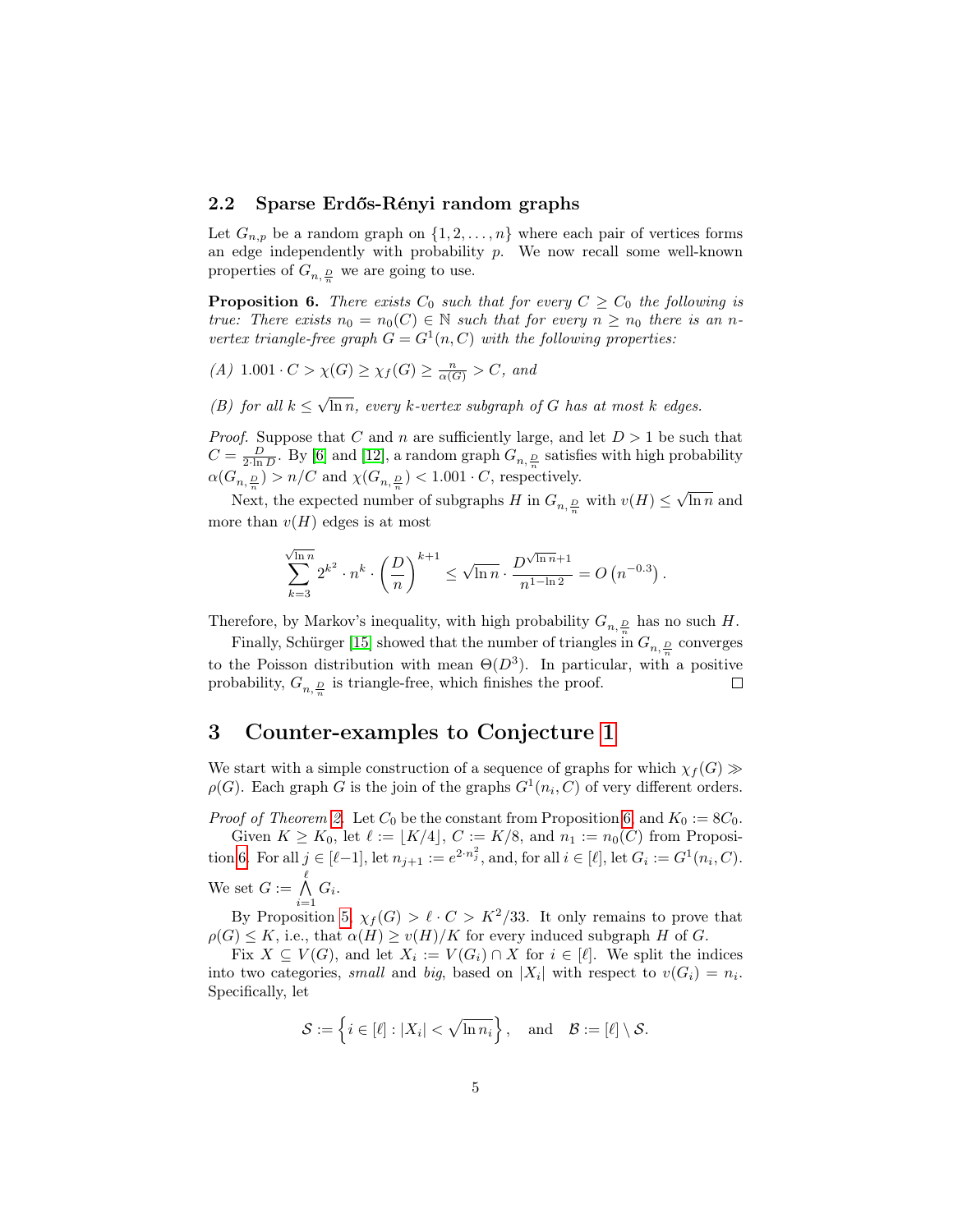Next, let  $H_S$  and  $H_B$  be the subgraphs of  $G[X]$  induced by  $\bigcup_{i \in S} X_i$  and  $\bigcup_{i \in \mathcal{B}} X_i$ , respectively, and  $v_s$  and  $v_b$  their respective orders. In both of these subgraphs, we can find quite large independent sets.

<span id="page-5-0"></span>Claim 7.  $H<sub>S</sub>$  has an independent set of size at least  $4v<sub>s</sub>/3K$ .

*Proof.* Let  $i \in \mathcal{S}$ . By the property [\(B\)](#page-4-2) of  $G_i$  established in Proposition [6,](#page-4-1) any subgraph of  $G[X_i]$  has at most as many edges as vertices. Therefore, every connected component of  $G[X_i]$  contains at most one cycle, and hence it is 3colorable. In particular,  $G[X_i]$  has an independent set of size at least  $|X_i|/3$ . Since  $|X_j| \ge v_s/|\mathcal{S}|$  for some  $j \in \mathcal{S}$ , the subgraph  $H_S$  contains an independent set of size  $v_s/3|\mathcal{S}| \ge v_s/3\ell \ge 4v_s/3K$ .  $\Box$ 

<span id="page-5-1"></span>Claim 8.  $H_B$  has an independent set of size at least  $4v_b/K$ .

*Proof.* Let m be the largest element of  $\mathcal{B}$ . Since  $G_m$  is  $(0.51\ell)$ -colorable,  $G[X_m]$ contains an independent set of size at least  $1.9\cdot |X_m|/\ell$ . If  $m = 1$ , then  $|X_m| = v_b$ . On the other hand, if  $m \geq 2$ , then

$$
1.9 \cdot |X_m| \ge |X_m| + 0.9 \cdot \sqrt{\ln n_m} > |X_m| + 1.2 \cdot n_{m-1} > |X_m| + \sum_{i=1}^{m-1} n_i \ge v_b.
$$

We conclude that  $H_B$  has an independent set of size at least  $v_b/\ell \geq 4v_b/K$ .  $\Box$ 

If  $v_s > 3|X|/4$ , then we find an independent set of size at least  $|X|/K$  in  $H_S$ by Claim [7.](#page-5-0) Otherwise,  $v_b \geq |X|/4$ , and Claim [8](#page-5-1) guarantees an independent set in  $H_B$  of size at least  $|X|/K$ .  $\Box$ 

#### 3.1  $K_5$ -free and iterated constructions

As we have already noted in Section [2,](#page-1-2) the graph  $G = \bigwedge^{\ell}$  $\bigwedge_{i=1} G_i$  constructed in Theorem [2](#page-1-1) can be equivalently viewed as  $K_{\ell}\{G_1, G_2, \ldots, G_{\ell}\}.$  An adaptation of the proof of Theorem [2](#page-1-1) will show that replacing  $K_{\ell}$  by a graph from Propo-sition [6](#page-4-1) yields another graph  $G^2$  with  $\chi_f$   $(G^2) \sim (\rho(G^2))^2$ . However, as all the graphs involved in the composition are now triangle-free,  $G^2$  will be  $K_5$ -free.

But we do not need to stop here. Since we have now much better control on the chromatic numbers of small subgraphs in  $G^2$  than in the original graph  $G$ , replacing the graphs  $G_i = G(n_i, C)$  in the composition by  $n_i$ -vertex variants of  $G^2$  yields a graph  $G^3$  with  $\chi_f(G^3) \sim (\rho(G^3))^3$ . Repeating this procedure ktimes leads to a construction of a graph  $G^{k+1}$  with  $\chi_f(G^{k+1}) \sim (\rho(G^{k+1}))^{k+1}$ .

In order to present our proofs of Theorems [3](#page-1-3) and [4,](#page-1-4) we need to introduce some additional notation. Let us start with recalling the Knuth's up-arrow notation

$$
a \uparrow^{(k)} b = \begin{cases} a^b & \text{if } k = 1, \\ 1 & \text{if } k \ge 1 \text{ and } b = 0, \\ a \uparrow^{(k-1)} (a \uparrow^{(k)} (b-1)) & \text{otherwise,} \end{cases}
$$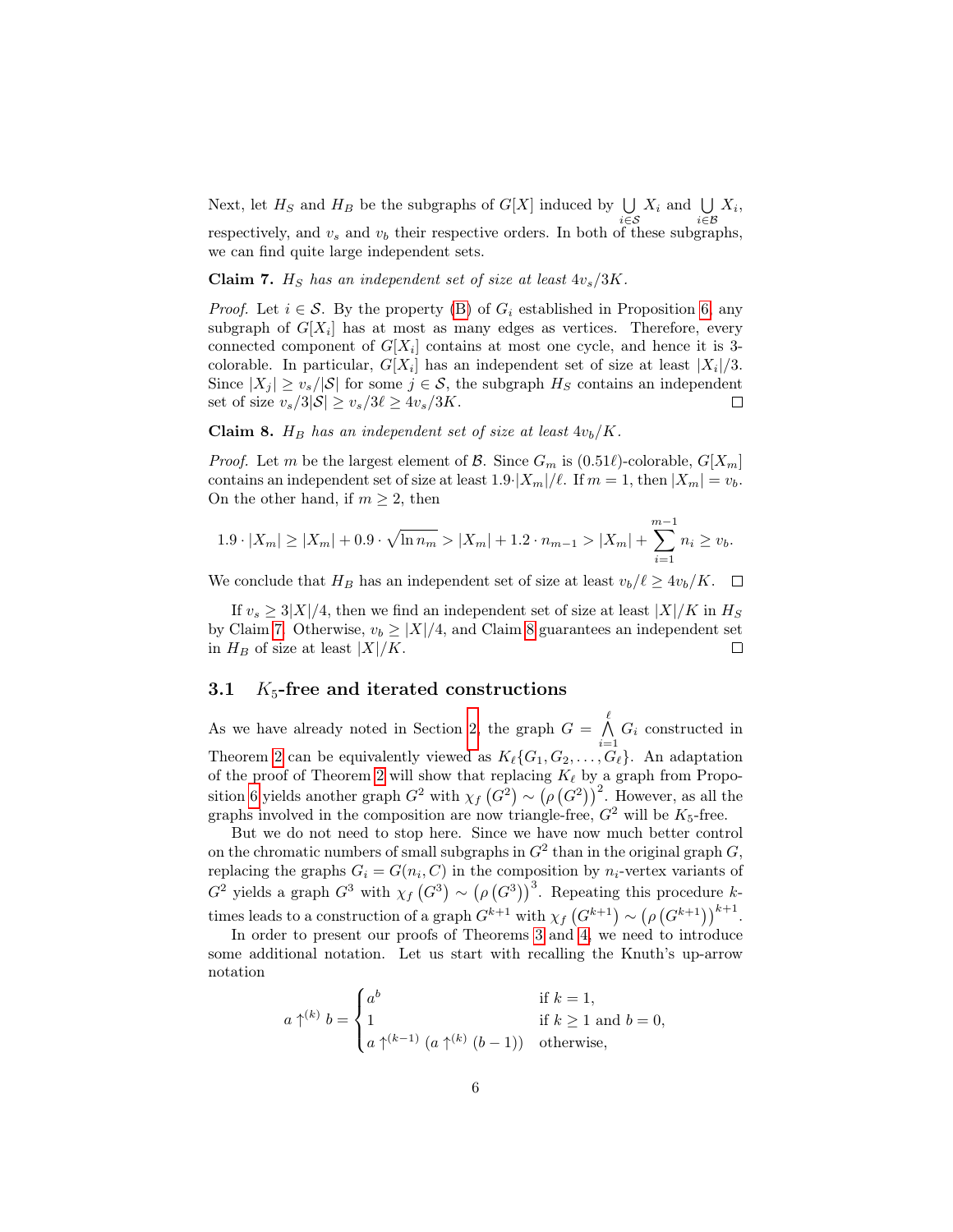where  $a, b, k \in \mathbb{N}$ , and its inverse  $a \downarrow^{(k)} n$ , which is the largest integer b such that  $n \geq a \uparrow^{(k)} b$ . Using this, we define the following Ackermann-type function  $F_k(b)$  and its inverse  $f_k(b)$ :

 $F_k(b) := 2 \uparrow^{(k)} (b)$  and  $f_k(b) := 2 \downarrow^{(k)} (b)$ .

Note that  $F_1(b) = 2^b$  and  $f_1(b) = \lfloor \log_2(b) \rfloor$ , and for every  $k \in \mathbb{N}$  it holds that  $F_k(1) = 2$  and  $F_k(2) = 4$ . The functions also satisfy the following properties:

<span id="page-6-1"></span>**Fact 9.** For every  $k \in \mathbb{N}$ , the following holds:

- 1.  $f_k(f_k(F_{k+1}(n+2))) = F_{k+1}(n)$  for every  $n \in \mathbb{N}$ ,
- 2.  $f_{k+1}(4M) < f_k(f_k(M))$  for every  $M \ge F_k(F_k(7))$ , and
- 3.  $\sum_{b=0}^{n} F_k(b) < F_k(n+1)$  for every  $n \in \mathbb{N}$ .

For a proof, see Appendix [A.](#page-10-2) We are now ready to present the main lemma.

<span id="page-6-0"></span>**Lemma 10.** Let  $c_0$  be the constant from Proposition [6.](#page-4-1) For every  $k \in \mathbb{N}$  and  $C \geq C_0$  there is  $n_0 := n_0(k, C)$  such that for all  $n \geq n_0$  there is an n-vertex  $K_{2^k+1}$ -free graph  $G := G^k(n, C)$  with the following properties:

- $\chi_f(G) \geq C^k$ ,
- $\rho(G) \leq 1.001 \cdot 3^k \cdot C$ , and
- $G[W]$  is  $3^k$ -colorable for every  $W \subseteq V(G)$  such that  $|W| \leq f_k(f_k(n))$ .

*Proof.* For any fixed  $C \geq C_0$ , we proceed by induction on k. Since the case  $k = 1$  readily follows from Proposition [6,](#page-4-1) we may assume  $k \geq 2$ .

Let M be the smallest positive integer such that  $f_k(4M) \le f_{k-1}(f_{k-1}(M)).$ We set  $n_0(k, C) := \max\{M, F_k(4 \cdot n_0(k-1, C))\}.$  Given  $n \geq n_0(k, C)$ , we define  $m$  to be the largest integer such that

$$
m + \sum_{i=2}^{m} F_k(m + 3i - 6) \le n.
$$

Note that  $n < F_k(4m-1)$ , as otherwise

$$
(m+1) + \sum_{i=2}^{m+1} F_k(m+3i-5) \le F_k(4m-1) \le n.
$$

Therefore, the choice of  $n_0(k, C)$  ensures that  $m \ge n_0(k-1, C)$ .

We define  $b_1 := m$ , and  $b_i := F_k(m + 3i - 6)$  for every  $i = 2, 3, ..., m - 1$ . Finally, we set  $b_m := n - \sum_{i \le m} b_i$ .

Let  $H := G^1(m, C)$ , and  $G_i := G^{k-1}(b_i, C)$  for all  $i \in [m]$ . We define  $G := H\{G_1, G_2, \ldots, G_m\}.$  Clearly, the graph G contains no  $K_{2^k+1}$ . In the following three claims, we show that  $G$  has the desired three properties: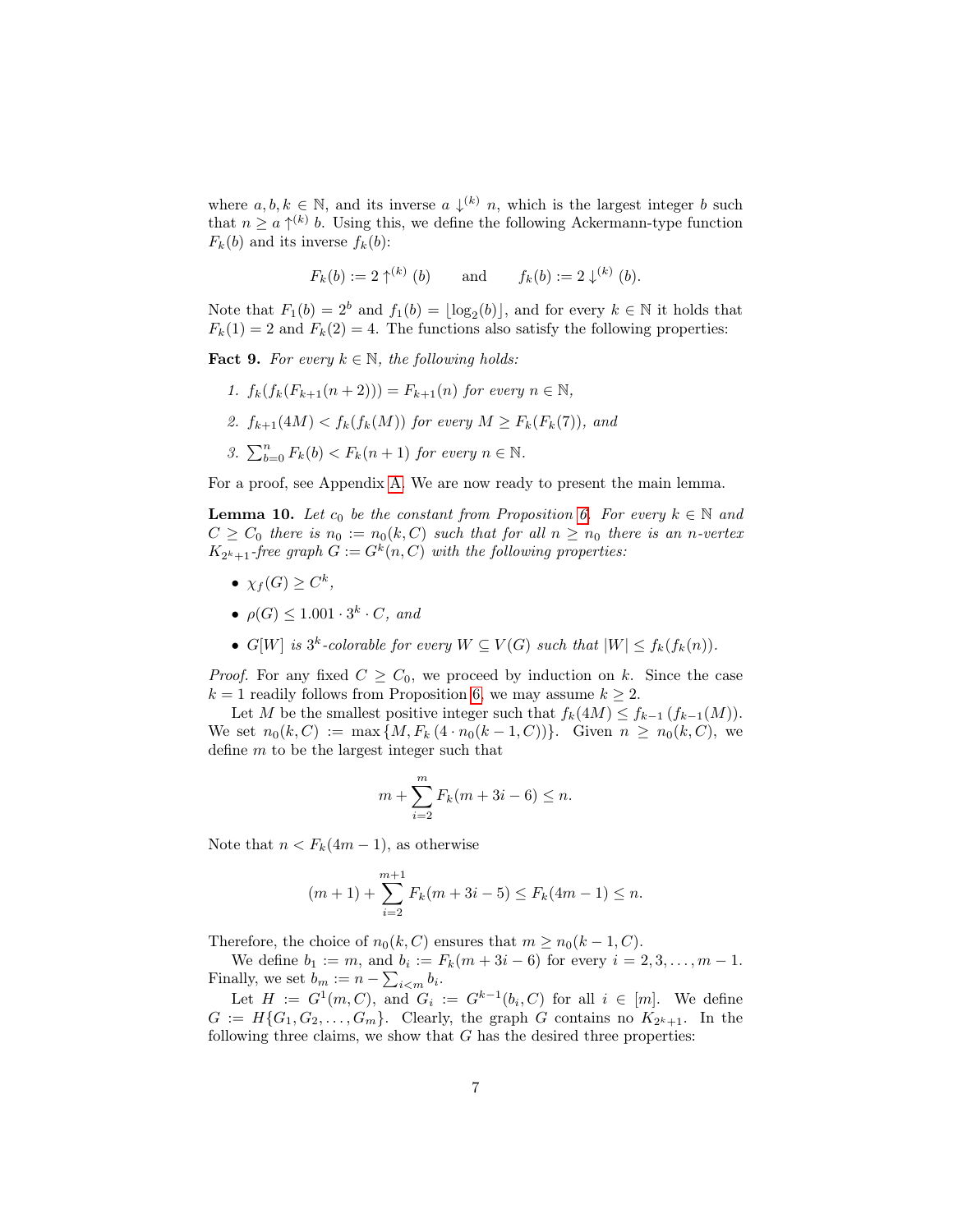Claim 11.  $\chi_f(G) \geq C^k$ .

*Proof.* By the induction hypothesis,  $\chi_f(H) \geq C$  and  $\chi_f(G_i) \geq C^{k-1}$  for all  $i \in [m]$ . Therefore, Proposition [5](#page-3-0) yields the desired lower-bound on  $\chi_f(G)$ .  $\Box$ 

Claim 12.  $\rho(G) \leq 1.001 \cdot 3^k \cdot C$ .

*Proof.* Fix an  $X \subseteq V(G)$ . Our aim is to show that  $\alpha(G[X]) \geq |X|/(1.001 \cdot 3^k \cdot C)$ . For  $i \in [m]$ , let  $X_i$  be  $X \cap V(G_i)$ . As in the proof of Theorem [2,](#page-1-1) let

$$
\mathcal{S} := \{ i \in [m] : |X_i| \leq f_{k-1}(f_{k-1}(b_i)) \} \quad \text{and} \quad \mathcal{B} := [m] \setminus \mathcal{S}.
$$

First, suppose the case  $|\bigcup_{i \in S} X_i| \geq |X|/3$ . By the definition of S and the properties of  $G_i$ , every subgraph  $G[X_i]$ , where  $i \in \mathcal{S}$ , has an independent set of size at least  $|X_i|/3^{k-1}$ . On the other hand,  $\chi(H) < 1.001 \cdot C$ , so the projection of at least one of the color classes of the optimal coloring of H on  $\bigcup_{i \in \mathcal{S}} X_i$ contains an independent set of size at least

$$
\sum_{i \in \mathcal{S}} \frac{|X_i|}{3^{k-1}} \cdot \frac{1}{1.001 \cdot C} \ge \frac{|X|}{1.001 \cdot 3^k \cdot C}.
$$

Now suppose  $\left|\bigcup_{i\in\mathcal{B}}X_i\right|\geq 2|X|/3$ , and let z be the maximum index in  $\mathcal{B}$ . If  $z = 1$ , then  $|X_1| \geq 2|X|/3$ . On the other hand, if  $z \geq 2$ , then

$$
f_{k-1}(f_{k-1}(b_z)) \ge f_{k-1}(f_{k-1}(F_k(m+3z-6))) = F_k(m+3z-8) \ge \sum_{i < z} b_i,
$$

and  $|X_z| \ge |X|/3$ . Since  $\rho(G_z) \le 1.001 \cdot 3^{k-1} \cdot C$  by the induction hypothesis, the subgraph  $G_z[X_z]$  contains an independent set of the sought size.  $\Box$ 

**Claim 13.**  $G[W]$  is  $3^k$ -colorable for every  $W \subseteq V$  with  $|W| \leq f_k(f_k(n))$ .

Fix a set  $W \subseteq V$  of size at most  $f_k(f_k(n))$ . Firstly, let  $Z := \{i : W \cap V\}$  $V(G_i) \neq \emptyset$ . Clearly,  $|Z| \leq |W| \leq f_k(f_k(n))$ . Since  $f_k(n) \leq 4m$  and  $f_k(x) \ll$  $\log_2 \log_2(x/4)$ , we conclude that  $|Z| \le \log_2 \log_2(v(H))$ . Therefore, there exists a proper 3-coloring of the induced subgraph  $H[Z]$ . Similarly,

$$
|V(G_i) \cap W| \le |W| \le f_k(4m) \le f_{k-1}(f_{k-1}(m)) \le f_{k-1}(f_{k-1}(b_i))
$$

for all  $i \in [m]$ . Therefore, the induction hypothesis yields that each  $V(G_i) \cap W$ induces a  $3^{k-1}$ -colorable subgraph of G, and the Cartesian product of their colorings with the 3-coloring of  $H[Z]$  yields a proper  $3^k$ -coloring of  $G[W]$ .  $\Box$ 

Theorem [3](#page-1-3) is a direct consequence of Lemma [10](#page-6-0) applied with  $k = 2$ . It remains to establish Theorem [4:](#page-1-4)

*Proof of Theorem [4.](#page-1-4)* Let  $K_0 := (2C_0)^2$ . Given  $K \geq K_0$ , let  $C := \sqrt{K/1.001}$ and  $k := \log_3 C$ . Applying Lemma [10](#page-6-0) with k and C yields an  $n_0(k, C)$ -vertex graph G with  $\rho(G) \leq K$  and

$$
\chi_f(G) \ge C^{\lfloor \log_3 C \rfloor} > e^{0.9 \cdot \ln^2(C)} > e^{\ln^2(K)/3}.
$$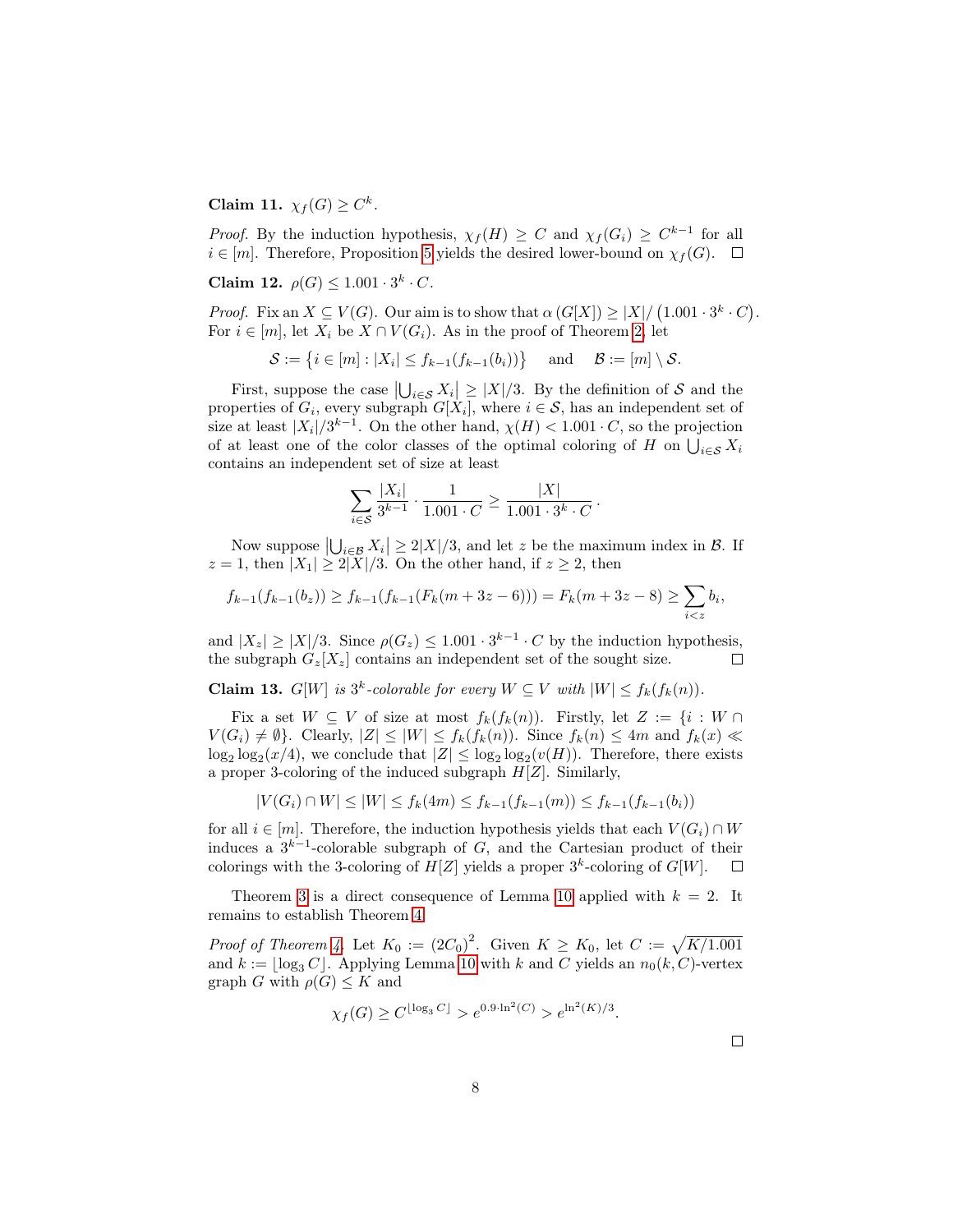#### <span id="page-8-0"></span>4 Concluding remarks

We presented various constructions of graphs where the fractional chromatic number grows much faster than the Hall ratio, which refuted Conjecture [1.](#page-1-0) It is natural to ask whether the conclusion in Conjecture [1](#page-1-0) can be relaxed and the fractional chromatic number of a graph is always upper-bounded by some function of its Hall ratio.

<span id="page-8-1"></span>**Question 14.** Is there a function  $g : \mathbb{R} \to \mathbb{R}$  such that  $\chi_f(G) \leq g(\rho(G))$ for every graph G?

Theorem [4](#page-1-4) shows that if such a function g exists, then  $g(x) \ge e^{\ln^2(x)/3}$ . While preparing our manuscript, we have learned that Dvořák, Ossona de Mendez and Wu [\[4\]](#page-9-6) constructed graphs with Hall ratio at most 18 and arbitrary large fractional chromatic number. Therefore, the answer to Question [14](#page-8-1) is no.

Conjecture [1](#page-1-0) was partially motivated by another conjecture of Harris concerned with fractional colorings of triangle-free graphs, which was inspired by a famous result of Johansson [\[9\]](#page-9-7) (for a recent short proof, see [\[13\]](#page-9-8)) stating that  $\chi(G) = O(\Delta/\ln \Delta)$  for every triangle-free graph G with maximum degree  $\Delta$ .

<span id="page-8-2"></span>**Conjecture 15** ([\[7,](#page-9-1) Conjecture 6.4]). There is C such that  $\chi_f(G) \leq C \cdot d/\ln d$ for every triangle-free d-degenerate graph G.

A classical result of Ajtai, Komlós, and Szemerédi [\[1\]](#page-9-9) together with an averaging argument yield that  $\rho(G) = O(d/\ln d)$  for G and d as above. Therefore, if Conjecture [1](#page-1-0) could be recovered in the triangle-free setting, it would immediately yield the sought bound on  $\chi_f$  in Conjecture [15.](#page-8-2)

<span id="page-8-3"></span>**Question 16.** Is there C such that  $\chi_f(G) \leq C \cdot \rho(G)$  for every triangle-free graph G?

In [\[10\]](#page-9-0), it has been mentioned that the sequence of Mycelski graphs might provide a negative answer to Question [16,](#page-8-3) but we still do not know. For  $K_5$ -free graphs, Theorem [3](#page-1-3) shows that the answer is definitely negative. As a possibly simpler question, does the answer stay negative in case of  $K_4$ -free graphs?

**Question 17.** Is there C such that  $\chi_f(G) \leq C \cdot \rho(G)$  for every  $K_4$ -free graph G?

Let us conclude with an additional motivation for studying Conjecture [15.](#page-8-2) Very recently, Esperet, Kang and Thomassé [\[5\]](#page-9-10) conjectured that dense trianglefree graphs must contain dense induced bipartite subgraphs.

<span id="page-8-4"></span>**Conjecture 18** ([\[5,](#page-9-10) Conjecture 1.5]). There exists  $C > 0$  such that any trianglefree graph with minimum degree at least d contains an induced bipartite subgraph of minimum degree at least  $C \cdot \ln d$ .

Erdős-Rényi random graphs of the appropriate density show that the bound would be, up to the constant  $C$ , best possible. A relation between the fractional chromatic number and induced bipartite subgraphs proven in [\[5,](#page-9-10) Theorem 3.1] shows that if Conjecture [15](#page-8-2) holds, then Conjecture [18](#page-8-4) holds as well. Very recently, Kwan, Letzter, Sudakov and Tran [\[11\]](#page-9-11) proved a slightly weaker version of Conjecture [18](#page-8-4) where the bound  $C \cdot \ln n$  is replaced by  $C \cdot \ln n / \ln \ln n$ .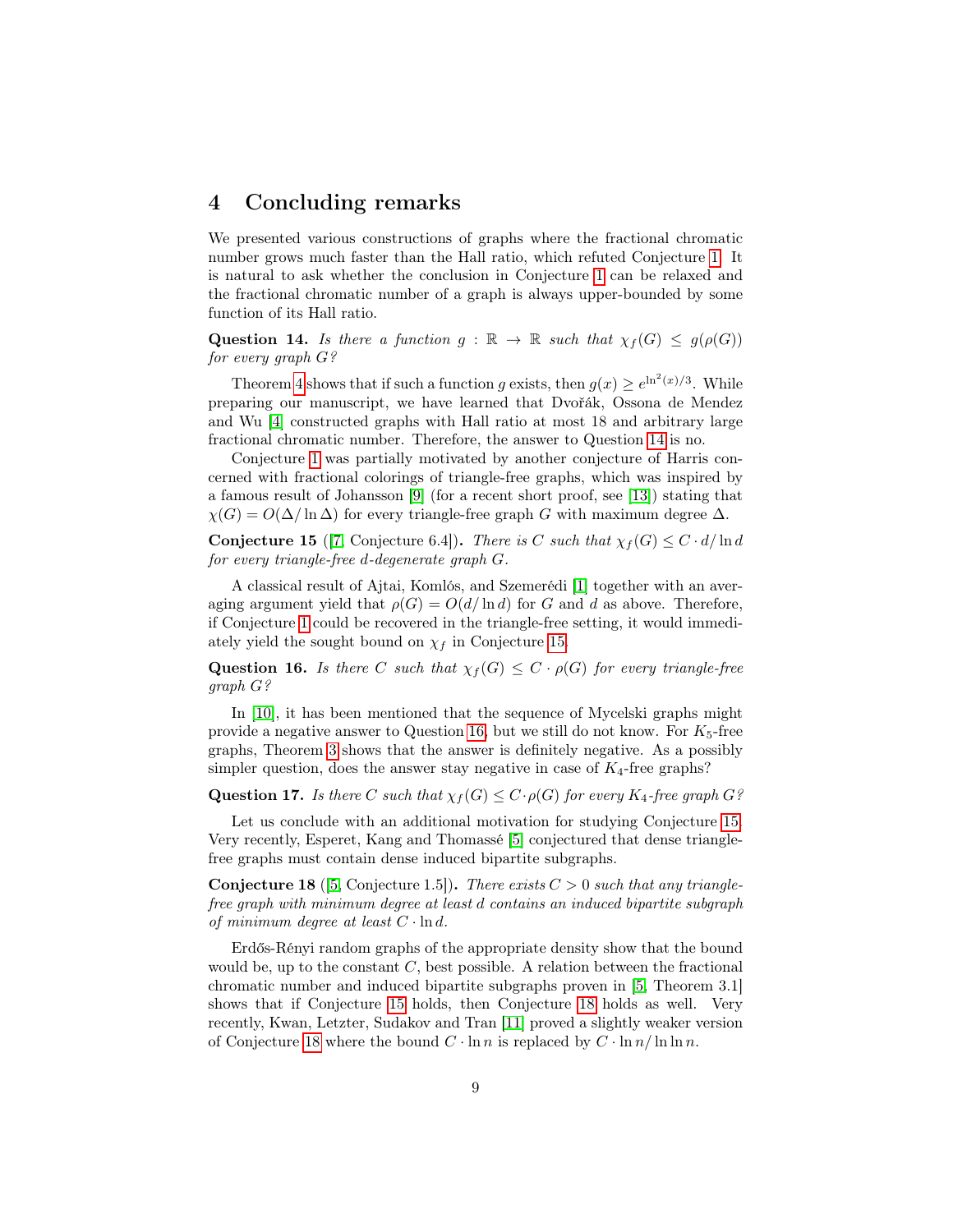#### Acknowledgments

The authors thank Zdeněk Dvořák for sharing the manuscript of [\[4\]](#page-9-6) with them, and Józsi Balogh, Sasha Kostochka and Yani Pehova for fruitful discussions at the beginning of the project.

This work was partially supported by NSF-DMS grant #1604458 "Collaborative Research: Rocky Mountain Great Plains Graduate Research Workshops in Combinatorics".

## References

- <span id="page-9-9"></span>[1] M. Ajtai, J. Komlós, E. Szemerédi: A note on Ramsey numbers. Journal of Combinatorial Theory Series A 29, 1980, 354–360.
- <span id="page-9-2"></span>[2] J. Barnett: The fractional chromatic number and the Hall ratio, PhD Thesis, 2016.
- <span id="page-9-3"></span>[3] A. Daneshgar, A.J.W. Hilton, and P.D. Johnson: Relations among the fractional chromatic, choice, Hall, and Hall-condition numbers of simple graphs, Discrete Mathematics 241, 2001, 189–199.
- <span id="page-9-6"></span>[4] Z. Dvořák, P. Ossona de Mendez, H. Wu: 1-subdivisions, fractional chromatic number and Hall ratio, manuscript.
- <span id="page-9-10"></span>[5] L. Esperet, R. Kang, S. Thomassé: Separation choosability and dense bipartite induced subgraphs, https://arxiv.org/pdf/1802.03727.pdf.
- <span id="page-9-4"></span>[6] A.M. Frieze: On the independence number of random graphs, Discrete Mathematics 81(2), 1990, 171–175.
- <span id="page-9-1"></span>[7] D.G. Harris: Some results on chromatic number as a function of triangle count, https://arxiv.org/pdf/1604.00438.pdf.
- [8] S. Janson, T. Łuczak and A. Ruciński: Random Graphs, Wiley, 2000.
- <span id="page-9-7"></span>[9] A. Johansson: Asymptotic choice number for triangle free graphs. Unpublished manuscript (1996).
- <span id="page-9-0"></span>[10] P.D. Johnson: The fractional chromatic number, the Hall ratio, and the lexicographic product, Discrete Mathematics 309(14), 2009, 4746–4749.
- <span id="page-9-11"></span>[11] M. Kwan, S. Letzter, B. Sudakov, T. Tran: Dense induced bipartite subgraphs in triangle-free graphs, https://arxiv.org/pdf/1810.12144.pdf.
- <span id="page-9-5"></span>[12] T. Łuczak: The chromatic number of random graphs, Combinatorica, 11(1), 1991, 45–54.
- <span id="page-9-8"></span>[13] M. Molloy: The list chromatic number of graphs with small clique number, to appear in Journal of Combinatorial Theory Series B.